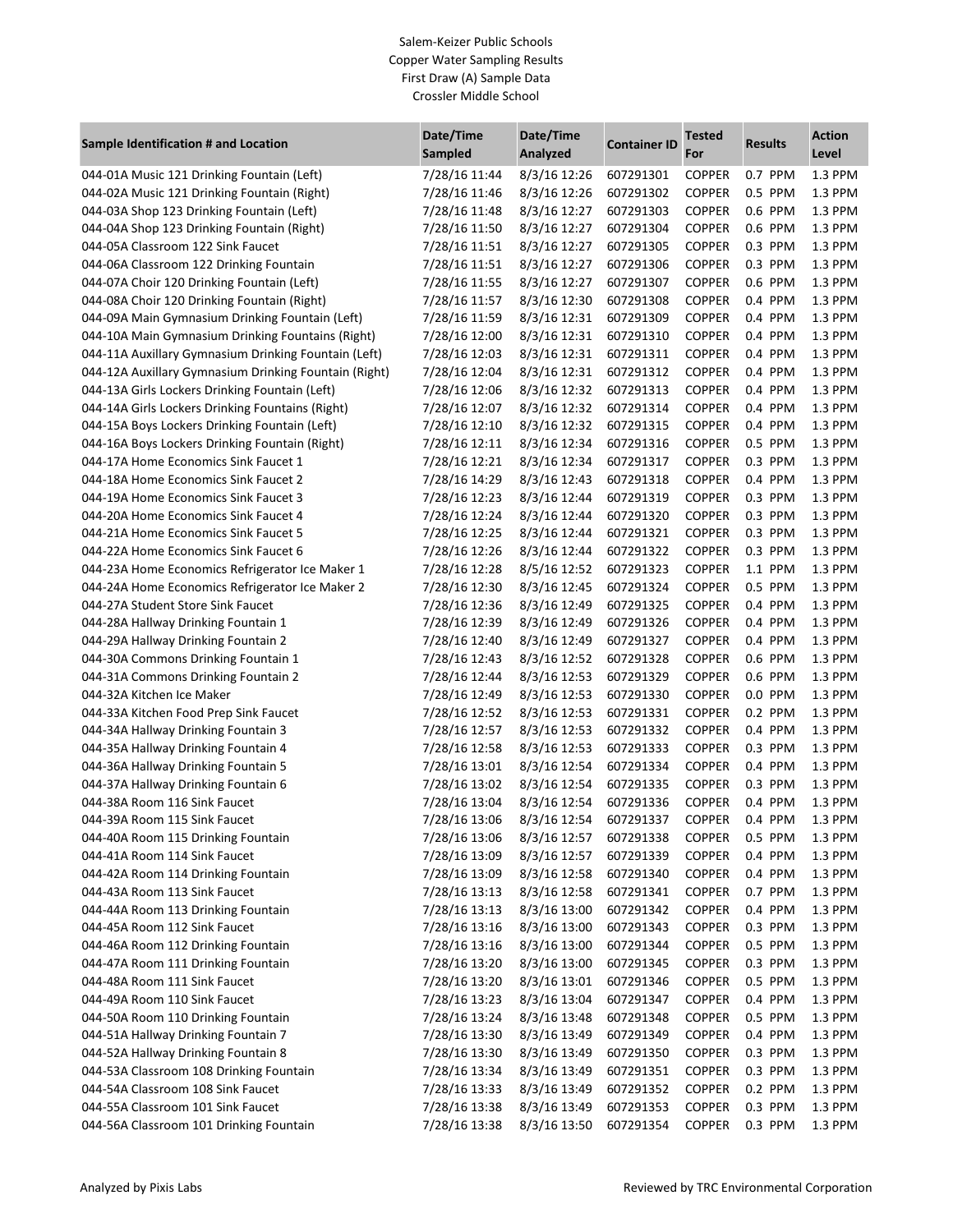#### Salem-Keizer Public Schools Copper Water Sampling Results First Draw (A) Sample Data Crossler Middle School

| Sample Identification # and Location     | Date/Time<br><b>Sampled</b> | Date/Time<br>Analyzed  | <b>Container ID</b> | <b>Tested</b><br>For | <b>Results</b> | <b>Action</b><br>Level |
|------------------------------------------|-----------------------------|------------------------|---------------------|----------------------|----------------|------------------------|
| 044-57A Classroom 103 Sink Faucet        | 7/28/16 13:48               | 8/3/16 13:50           | 607291355           | <b>COPPER</b>        | 0.3 PPM        | 1.3 PPM                |
| 044-58A Classroom 103 Drinking Fountain  | 7/28/16 13:42               | 8/3/16 13:50           | 607291356           | <b>COPPER</b>        | 0.5 PPM        | 1.3 PPM                |
| 044-59A Classroom 104 Drinking Fountain  | 7/28/16 13:45               | 8/3/16 13:50           | 607291357           | <b>COPPER</b>        | 0.4 PPM        | 1.3 PPM                |
| 044-60A Classroom 104 Sink Faucet        | 7/28/16 13:45               | 8/5/16 13:03           | 607291358           | <b>COPPER</b>        | 0.4 PPM        | 1.3 PPM                |
| 044-61A Classroom 105 Sink Faucet        | 7/28/16 13:49               | 8/5/16 13:04           | 607291359           | <b>COPPER</b>        | 0.4 PPM        | 1.3 PPM                |
| 044-62A Classroom 105 Drinking Fountain  | 7/28/16 13:56               | 8/5/16 13:04           | 607291360           | <b>COPPER</b>        | 0.4 PPM        | 1.3 PPM                |
| 044-63A Staff Lounge Sink Faucet         | 7/28/16 12:55               | 8/5/16 13:04           | 607291361           | <b>COPPER</b>        | 0.3 PPM        | 1.3 PPM                |
| 044-64A Hallway Drinking Fountain 9      | 7/28/16 12:42               | 8/5/16 13:04           | 607291362           | <b>COPPER</b>        | 0.4 PPM        | 1.3 PPM                |
| 044-65A Hallway Drinking Fountain 10     | 7/28/16 12:44               | 8/5/16 13:04           | 607291363           | <b>COPPER</b>        | 0.4 PPM        | 1.3 PPM                |
| 044-66A Classroom 209 Drinking Fountain  | 7/28/16 12:49               | 8/5/16 13:04           | 607291364           | <b>COPPER</b>        | 0.4 PPM        | 1.3 PPM                |
| 044-67A Classroom 209 Sink Faucet        | 7/28/16 12:51               | 8/5/16 13:04           | 607291365           | <b>COPPER</b>        | 0.4 PPM        | 1.3 PPM                |
| 044-68A Room 207 Sink Faucet             | 7/28/16 12:55               | 8/5/16 13:04           | 607291366           | <b>COPPER</b>        | 0.3 PPM        | 1.3 PPM                |
| 044-69A Classroom 206 Sink Faucet        | 7/28/16 12:58               | 8/5/16 13:04           | 607291367           | <b>COPPER</b>        | 0.4 PPM        | 1.3 PPM                |
| 044-70A Classroom 206 Drinking Fountain  | 7/28/16 13:00               | 8/5/16 13:04           | 607291368           | <b>COPPER</b>        | 0.4 PPM        | 1.3 PPM                |
| 044-71A Classroom 201 Sink Faucet        | 7/28/16 13:02               | 8/5/16 13:04           | 607291369           | <b>COPPER</b>        | 0.4 PPM        | 1.3 PPM                |
| 044-72A Classroom 201 Drinking Fountain  | 7/28/16 13:04               | 8/5/16 13:04           | 607291370           | <b>COPPER</b>        | 0.6 PPM        | 1.3 PPM                |
| 044-73A Classroom 202 Sink Faucet        | 7/28/16 13:05               | 8/5/16 13:04           | 607291371           | <b>COPPER</b>        | 0.5 PPM        | 1.3 PPM                |
| 044-74A Classroom 202 Drinking Fountain  | 7/28/16 13:07               | 8/5/16 13:04           | 607291372           | <b>COPPER</b>        | 0.7 PPM        | 1.3 PPM                |
| 044-75A Classroom 203 Drinking Fountain  | 7/28/16 13:09               | 8/5/16 13:04           | 607291373           | <b>COPPER</b>        | 0.6 PPM        | 1.3 PPM                |
| 044-76A Classroom 203 Sink Faucet        | 7/28/16 13:11               | 8/5/16 13:04           | 607291374           | <b>COPPER</b>        | 0.4 PPM        | 1.3 PPM                |
| 044-77A Classroom 204 Sink Faucet        | 7/28/16 13:13               | 8/5/16 13:04           | 607291375           | <b>COPPER</b>        | 0.4 PPM        | 1.3 PPM                |
| 044-78A Classroom 204 Drinking Fountain  | 7/28/16 13:15               | 8/5/16 13:04           | 607291376           | <b>COPPER</b>        | 0.5 PPM        | 1.3 PPM                |
| 044-79A Classroom 205 Drinking Fountain  | 7/28/16 13:17               | 8/5/16 13:04           | 607291377           | <b>COPPER</b>        | 0.6 PPM        | 1.3 PPM                |
| 044-80A Classroom 205 Sink Faucet        | 7/28/16 13:19               | 8/5/16 13:04           | 607291378           | <b>COPPER</b>        | 0.5 PPM        | 1.3 PPM                |
| 044-81A Hallway Drinking Fountain 11     | 7/28/16 13:20               | 8/5/16 13:05           | 607291379           | <b>COPPER</b>        | 0.6 PPM        | 1.3 PPM                |
| 044-82A Hallway Drinking Fountain 12     | 7/28/16 13:22               | 8/5/16 13:05           | 607291380           | <b>COPPER</b>        | 0.4 PPM        | 1.3 PPM                |
| 044-83A Classroom 200 Sink Faucet        | 7/28/16 12:46               | 8/5/16 13:05           | 607291381           | <b>COPPER</b>        | 0.2 PPM        | 1.3 PPM                |
| 044-84A Classroom 200 Drinking Fountain  | 7/28/16 12:48               | 8/5/16 13:06           | 6072913101 COPPER   |                      | 0.4 PPM        | 1.3 PPM                |
| 044-85A Classroom 218 Drinking Fountain  | 7/28/16 13:24               | 8/5/16 13:05           | 607291382           | <b>COPPER</b>        | 0.5 PPM        | 1.3 PPM                |
| 044-86A Classroom 218 Sink Faucet        | 7/28/16 13:26               | 8/5/16 13:05           | 607291383           | <b>COPPER</b>        | 0.3 PPM        | 1.3 PPM                |
| 044-87A Room 216 Sink Faucet             | 7/28/16 13:30               | 8/5/16 13:05           | 607291384           | <b>COPPER</b>        | 0.4 PPM        | 1.3 PPM                |
| 044-88A Classroom 215 Sink Faucet        | 7/28/16 13:32               | 8/5/16 13:05           | 607291385           | <b>COPPER</b>        | 0.3 PPM        | 1.3 PPM                |
| 044-89A Classroom 215 Drinking Fountain  | 7/28/16 13:34               | 8/5/16 13:05           | 607291386           | <b>COPPER</b>        | 0.6 PPM        | 1.3 PPM                |
| 044-90A Classroom 210 Sink Faucet        | 7/28/16 13:38               | 8/5/16 13:05           | 607291387           | <b>COPPER</b>        | 0.4 PPM        | 1.3 PPM                |
| 044-91A Classroom 210 Drinking Fountain  | 7/28/16 13:38               | 8/5/16 13:05           | 607291388           | <b>COPPER</b>        | 0.5 PPM        | 1.3 PPM                |
| 044-92A Classroom 211 Sink Faucet        | 7/28/16 13:40               | 8/5/16 13:05           | 607291389           | <b>COPPER</b>        | 0.6 PPM        | 1.3 PPM                |
| 044-93A Classroom 211 Drinking Fountain  | 7/28/16 13:42               | 8/5/16 13:05 607291390 |                     | COPPER               | 0.4 PPM        | 1.3 PPM                |
| 044-94A Classroom 212 Drinking Fountain  | 7/28/16 13:45               | 8/5/16 13:05           | 607291391           | <b>COPPER</b>        | 0.4 PPM        | 1.3 PPM                |
| 044-95A Classroom 212 Sink Faucet        | 7/28/16 13:47               | 8/5/16 13:05           | 607291392           | <b>COPPER</b>        | 0.4 PPM        | 1.3 PPM                |
| 044-96A Classroom 213 Sink Faucet        | 7/28/16 13:50               | 8/5/16 13:05           | 607291393           | <b>COPPER</b>        | 0.5 PPM        | 1.3 PPM                |
| 044-97A Classroom 213 Drinking Fountain  | 7/28/16 13:52               | 8/5/16 13:05           | 607291394           | <b>COPPER</b>        | 0.4 PPM        | 1.3 PPM                |
| 044-98A Classroom 214 Drinking Fountain  | 7/28/16 13:56               | 8/5/16 13:05           | 607291395           | <b>COPPER</b>        | 0.6 PPM        | 1.3 PPM                |
| 044-99A Classroom 214 Sink Faucet        | 7/28/16 13:58               | 8/5/16 13:05           | 607291396           | <b>COPPER</b>        | 0.4 PPM        | 1.3 PPM                |
| 044-100A Classroom 219 Drinking Fountain | 7/28/16 14:02               | 8/5/16 13:05           | 607291397           | <b>COPPER</b>        | 0.5 PPM        | 1.3 PPM                |
| 044-101A Classroom 215 Sink Faucet       | 7/28/16 14:04               | 8/5/16 13:05           | 607291398           | <b>COPPER</b>        | 0.4 PPM        | 1.3 PPM                |
| 044-102A Hallway Drinking Fountain 12    | 7/28/16 14:00               | 8/5/16 13:06           | 607291399           | <b>COPPER</b>        | 0.7 PPM        | 1.3 PPM                |
| 044-103A Hallway Drinking Fountain 13    | 7/28/16 14:04               | 8/5/16 13:06           | 6072913100 COPPER   |                      | 0.4 PPM        | 1.3 PPM                |

EPA Action Level for Copper in Schools is 1.3 PPM

SKPS Action Level for Copper is 1.3 PPM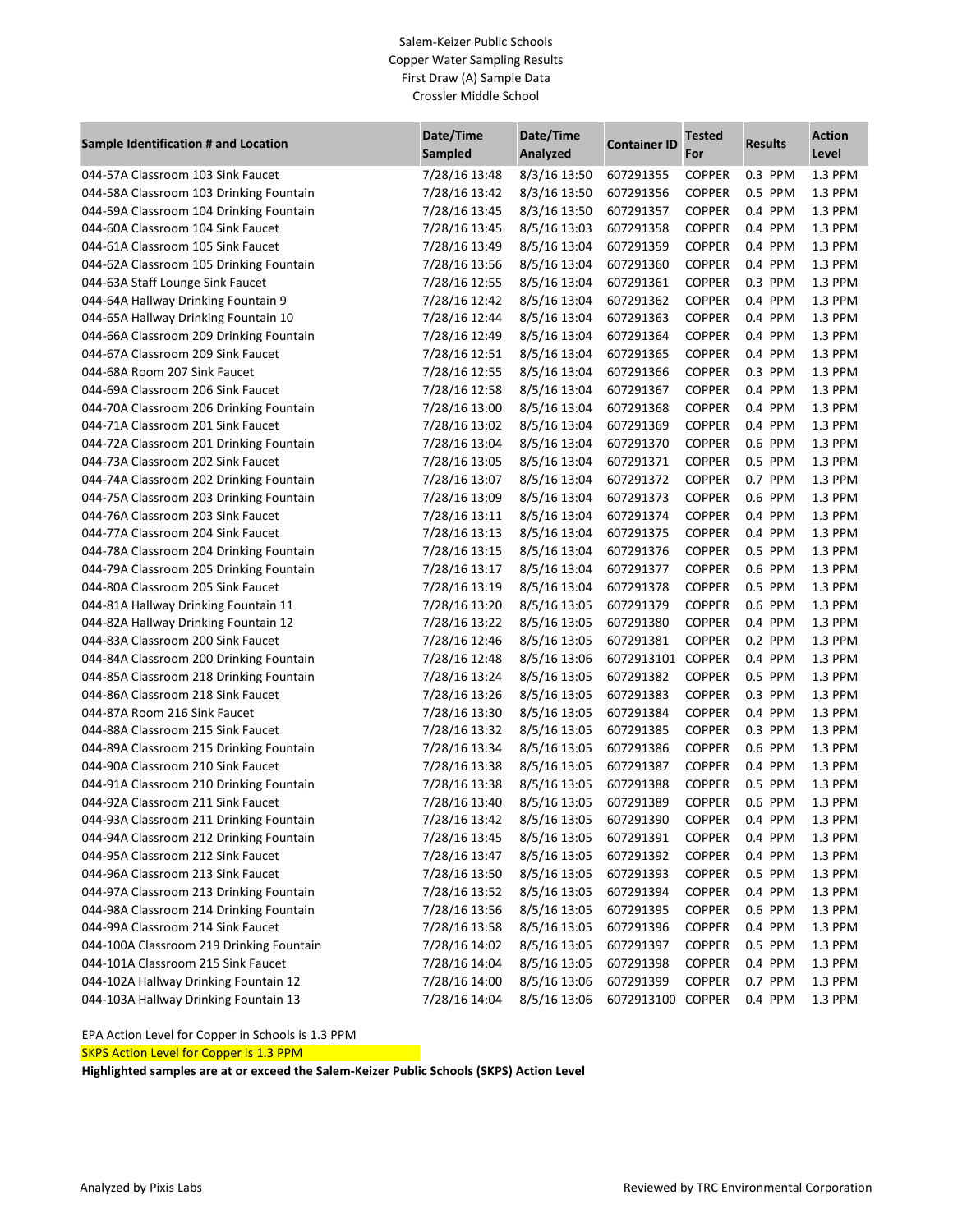# Salem-Keizer Public Schools Copper Water Sampling Results First Draw (A) Sample Data Crossler Middle School

| Sample Identification # and Location             | Date/Time<br><b>Sampled</b> | Date<br><b>Analyzed</b> | <b>Container ID</b> | <b>Tested</b><br>For | <b>Results</b> | <b>Action</b><br>Level |
|--------------------------------------------------|-----------------------------|-------------------------|---------------------|----------------------|----------------|------------------------|
| 044-25A Home Economics Refrigerator Ice Maker #3 | 9/22/2016 5:50 9/27/2016    |                         | 57951               |                      | COPPER 1.1 PPM | 1.3 PPM                |
| 044-26A Home Economics Refrigerator Ice Maker #4 | 9/22/2016 5:51 9/26/2016    |                         | 57952               |                      | COPPER 0.9 PPM | $1.3$ PPM              |

EPA Action Level for Copper in Schools is 1.3 PPM

SKPS Action Level for Copper is 1.3 PPM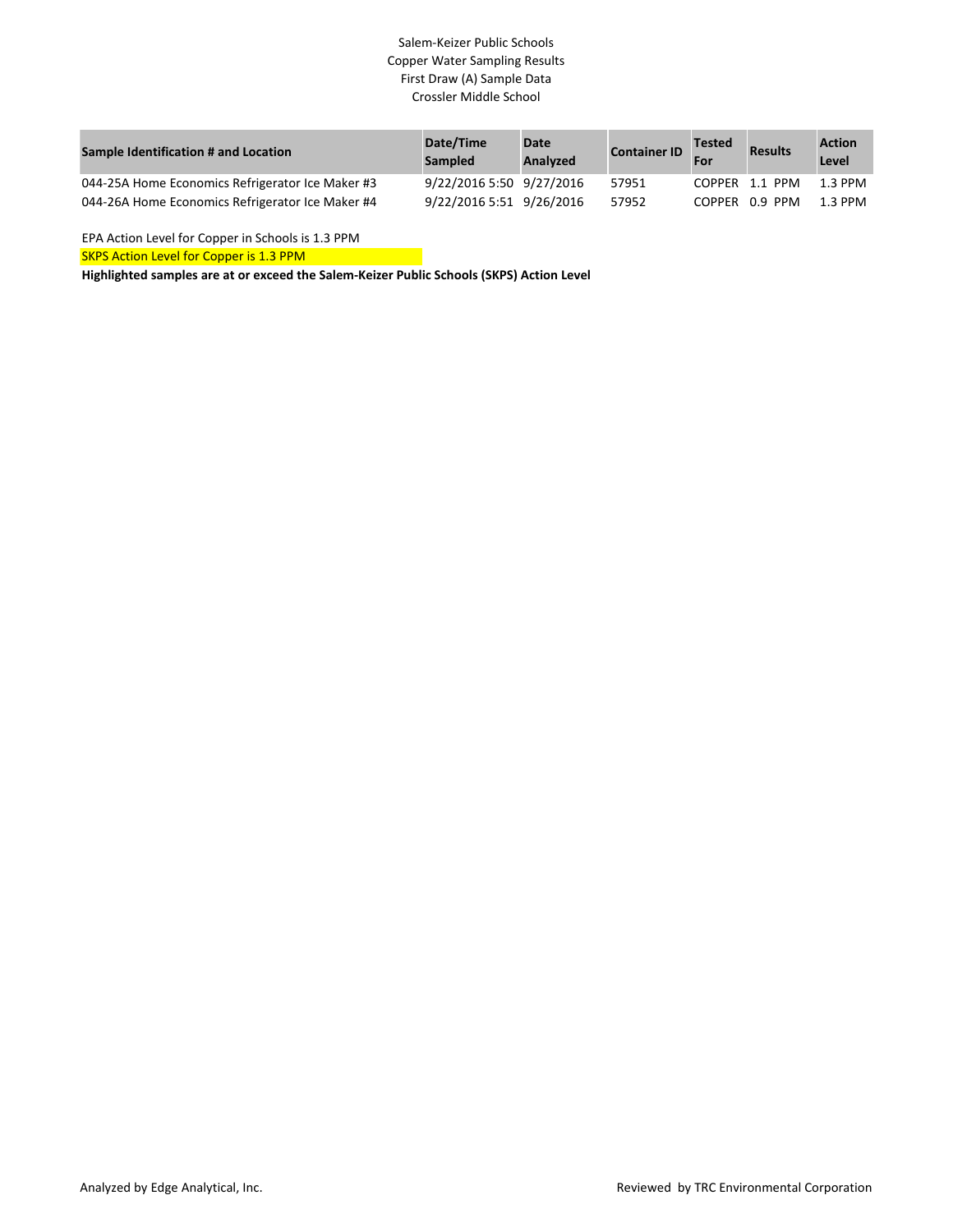# Salem-Keizer Public Schools Copper Water Sampling Results Flushed (B) Sample Data Crossler Middle School

| Sample Identification # and Location | Date/Time<br><b>Sampled</b> | Date/Time<br>Analyzed | <b>Container ID</b> | <b>Tested</b> | <b>Results</b> | <b>Action</b><br>Level |
|--------------------------------------|-----------------------------|-----------------------|---------------------|---------------|----------------|------------------------|
| 044-61B Classroom 105 Sink Faucet    | 7/28/16 13:50               |                       |                     |               |                | 1.3 PPM                |

EPA Action Level for Copper in Schools is 1.3 PPM

**SKPS Action Level for Copper is 1.3 PPM**